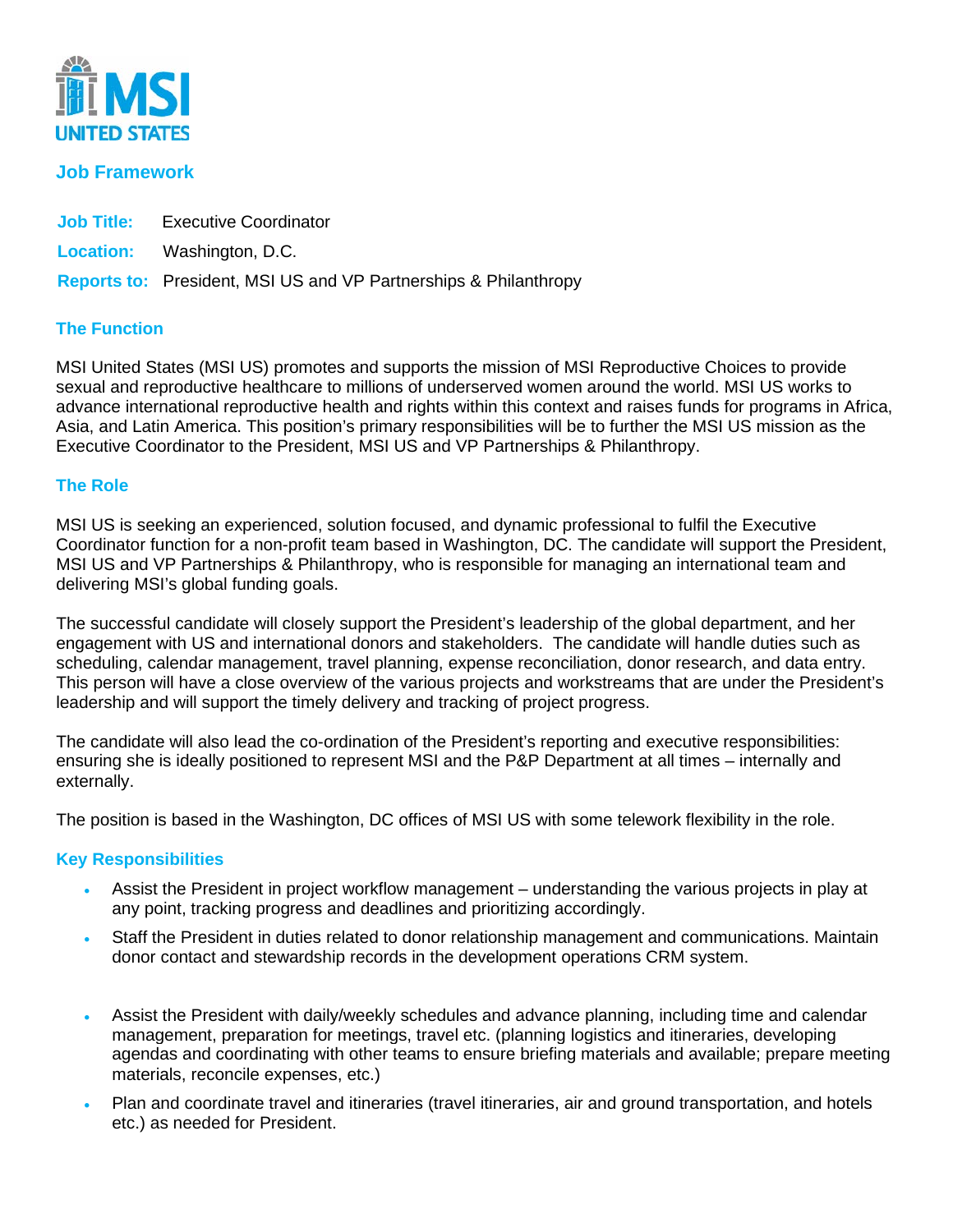

- Support the President and Executive Officer with preparations for Board & ET level meetings, including compilation and collation of Department wide dashboard, materials and reports, technical support during the meeting, and as needed with note taking.
- Support the development and operations team as needed when work objectives and deadlines require an "all hands-on deck" response from the team.
- Support the President in actively drawing together teams based in different countries, ensuring we exemplify consideration and respect around our colleague's different languages, cultures, time zones and holidays etc.

### **Experience**

- Minimum three (3) years of senior administrative work and team coordination for executive level personnel.
- Prior experience with an international non-profit highly desired, with experience of working across different time zones and cultures.

### **Qualifications**

- Strategic thinker who is adept at multitasking in a fast-paced environment, able to plan, prioritize, and organize individual and group activities and processes.
- Ability to respect confidentiality and handle personal data with integrity.
- High degree of maturity, emotional intelligence, honesty, sophistication, and the ability to cultivate these qualities in others.
- Highly organized and computer literate; must enjoy working in a team environment and where everyone chips in to ensure team success.
- Confident communicator who is comfortable with data bases, budget monitoring, writes and thinks clearly.
- Must be able to work independently with minimal routine supervision, both remotely and in an office environment.
- Must demonstrate passion for our mission and MSI values of courage, accountability, and client-centred responsiveness.
- Bachelor's degree.

### **Personal Attributes**

MSI exists to empower women and men to have children by choice, not chance. We are pro-choice and believe it is a woman's right to choose if, when, and how many children to have. Qualified candidates for this position will unwaveringly support and embrace our belief and mission. Our dedicated professionals are enthusiastic, empathetic and positive. They thrive in an atmosphere of dynamic challenges in their work, are personally motivated to succeed, and enjoy being part of a global team working to make a difference in women's lives around the world. Confident, resourceful, and action-oriented, our people are focused on delivering high-impact programs in collaboration with our donors to ensure our clients around the world receive the highest quality of services.

#### **Team Member Benefits**

MSI United States is an equal opportunity employer and offers a competitive salary and employee benefits, including 5 weeks annual leave, paid medical and maternity leave, employer paid medical benefits, and 403(b) retirement plan contribution. We support a work-life balance and an individual's desire to learn beyond the experience gained at work through both personal and professional development and growth opportunities.